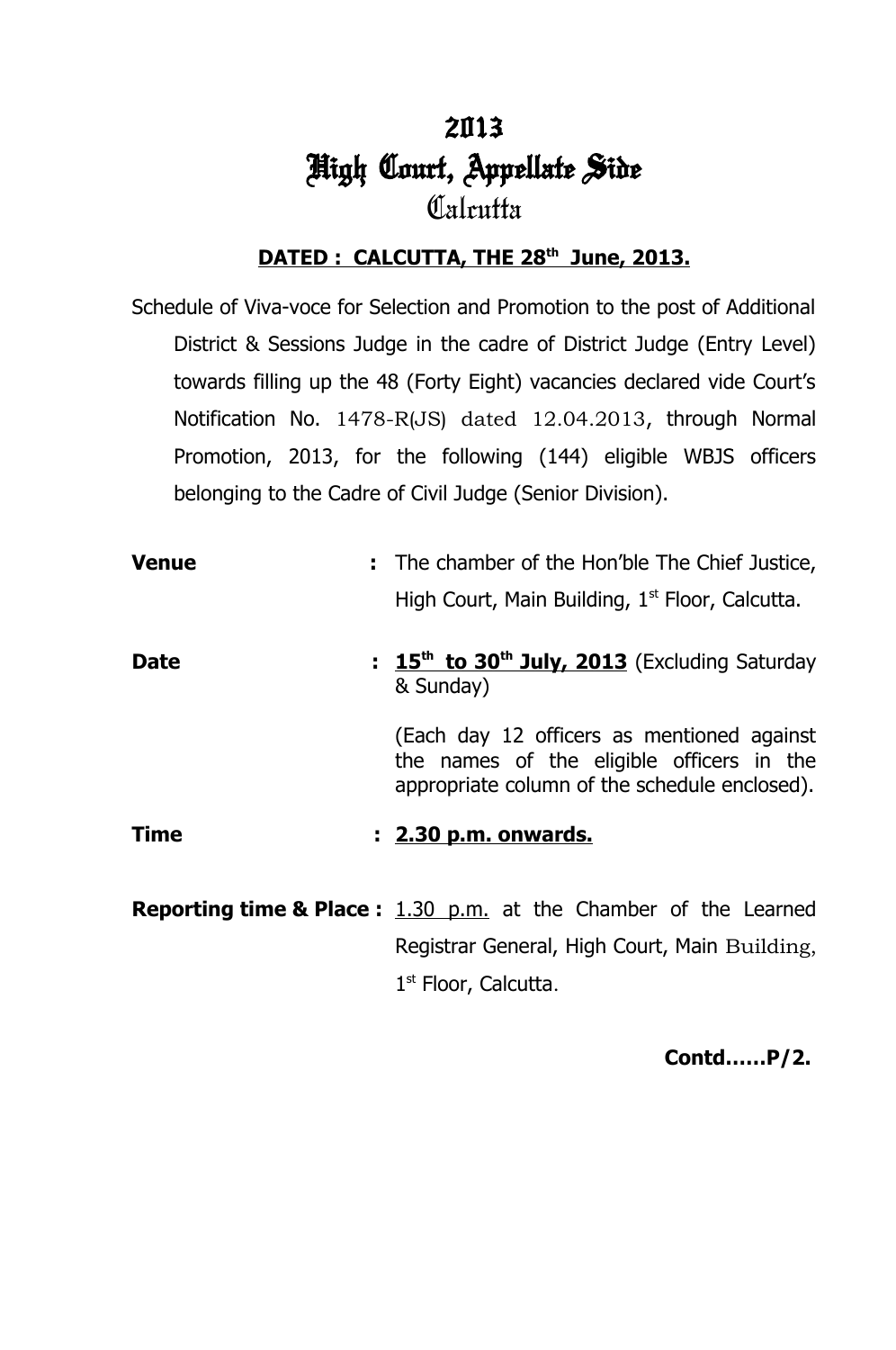## **PROMOTION ON 15.07.2013**

| SL.<br>NO. | <b>NAME OF THE OFFICERS</b>     | PRESENT PLACE OF POSTING                                                                                                 | <b>DATE OF</b><br><b>VIVA-VOCE</b> |
|------------|---------------------------------|--------------------------------------------------------------------------------------------------------------------------|------------------------------------|
| 1.         | Shri Shyamalendu Ghosal         | <b>Additional District &amp; Sessions</b><br>Judge, Khatra, Bankura, on ad-<br>hoc basis                                 | 15.07.2013                         |
| 2.         | Shri Sandipan Bandyopadhyay     | <b>Additional District &amp; Sessions</b><br>Judge, Buniadpur, Dakshin<br>Dinajpur, on ad-hoc basis                      | 15.07.2013                         |
| 3.         | Shri Subodh Kumar Batabyal      | <b>Additional District &amp; Sessions</b><br>Judge, 17th Court, Alipore, South<br>24-Parganas on ad-hoc basis            | 15.07.2013                         |
| 4.         | Shri Subhabrota Chowdhury       | <b>Additional District &amp; Sessions</b><br>Judge, Nabadwip, Nadia, on ad-<br>hoc basis                                 | 15.07.2013                         |
| 5.         | Shri Abani Kanta Laha           | <b>Additional District &amp; Sessions</b><br>Judge, Kalna, Burdwan, on ad-<br>hoc basis                                  | 15.07.2013                         |
| 6.         | Smt. Jayanti Ray (Moitra)       | <b>Additional District &amp; Sessions</b><br>Judge, 4 <sup>th</sup> Court, Asansol,<br>Burdwan, on ad-hoc basis          | 15.07.2013                         |
| 7.         | Sri Dwijendra Nath Ray Barman   | <b>Additional District &amp; Sessions</b><br>Judge, Uluberia, Howrah, on ad-<br>hoc basis                                | 15.07.2013                         |
| 8.         | Mr. Gulam Nabi                  | <b>Additional District &amp; Sessions</b><br>Judge, 7 <sup>th</sup> Court, Paschim<br>Medinipur, on ad-hoc basis         | 15.07.2013                         |
| 9.         | Smt. Rita Mukherjee (Das)       | <b>Additional District &amp; Sessions</b><br>Judge, Kakdwip, South 24<br>Parganas, on ad-hoc basis                       | 15.07.2013                         |
| 10.        | Shri Muktipada Mondal           | <b>Additional District &amp; Sessions</b><br>Judge, Mathabhanga, Cooch<br>Behar, on ad-hoc basis                         | 15.07.2013                         |
| 11.        | Shri Gour Sundar Banerjee       | <b>Additional District &amp; Sessions</b><br>Judge, 4 <sup>th</sup> Court, Malda on ad-<br>hoc basis                     | 15.07.2013                         |
| 12.        | Smt. Jayati Bhattacharyya (Das) | <b>Additional District &amp; Sessions</b><br>Judge, 7 <sup>th</sup> Court, Barasat, North<br>24 Parganas on ad-hoc basis | 15.07.2013                         |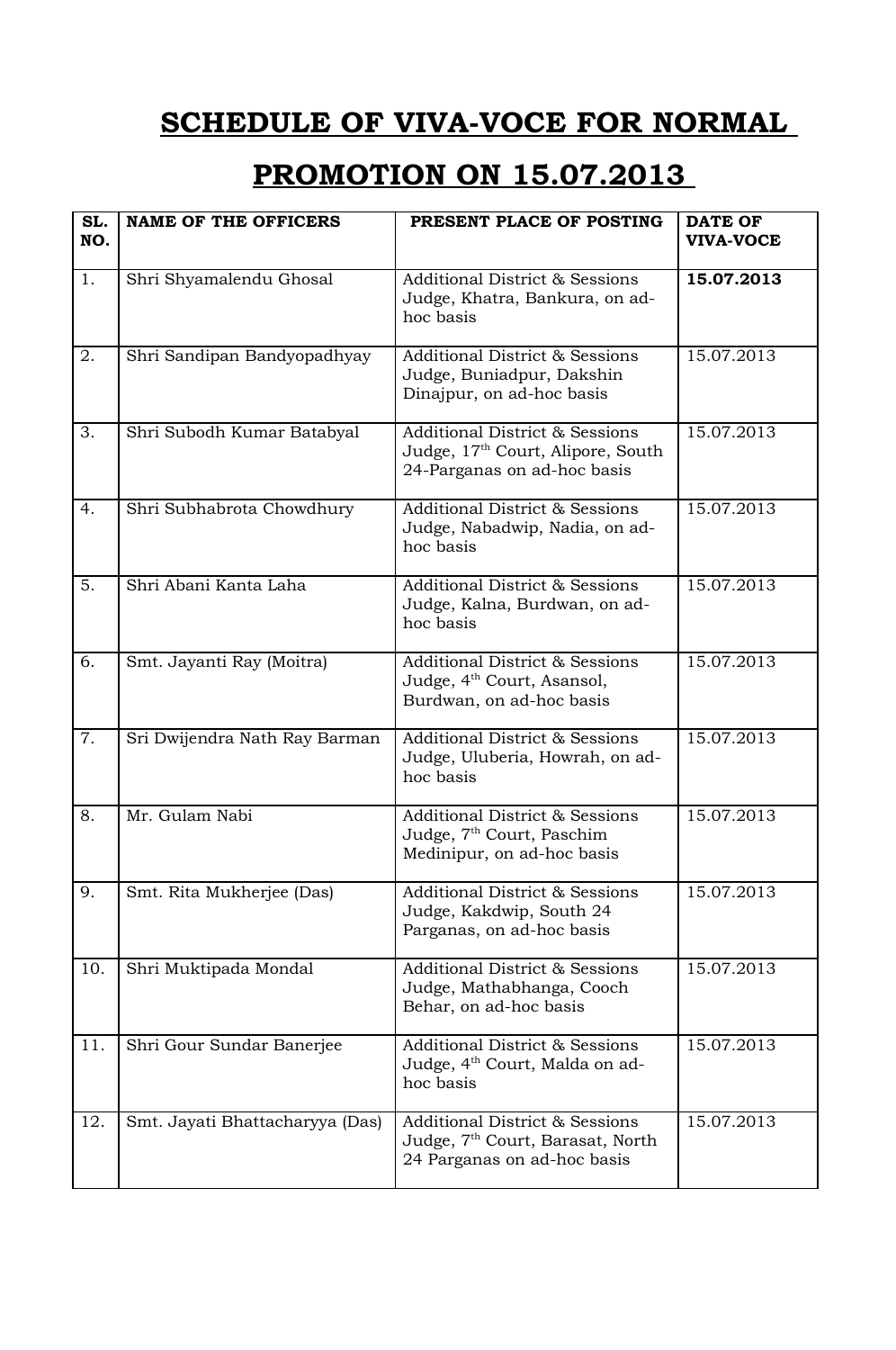### **PROMOTION ON 16.07.2013**

| SL.<br>NO. | <b>NAME OF THE OFFICERS</b>         | PRESENT PLACE OF POSTING                                                                                                                                                                                                            | <b>DATE OF</b><br><b>VIVA-VOCE</b> |
|------------|-------------------------------------|-------------------------------------------------------------------------------------------------------------------------------------------------------------------------------------------------------------------------------------|------------------------------------|
| 13.        | Shri Somnath Mukherjee              | <b>Additional District &amp; Sessions</b><br>Judge, 2 <sup>nd</sup> Court, Sealdah, South<br>24 Parganas, on ad-hoc basis                                                                                                           | 16.07.2013                         |
| 14.        | Shri Pulak Kumar Kundu              | <b>Additional District &amp; Sessions</b><br>Judge, 18 <sup>th</sup> Court, Alipore, South<br>24 Parganas, on ad-hoc basis                                                                                                          | 16.07.2013                         |
| 15.        | Shri Debashis Halder                | <b>Additional District &amp; Sessions</b><br>Judge, 2 <sup>nd</sup> Court, Barrackpore,<br>North 24 Parganas, on ad-hoc<br>basis.                                                                                                   | 16.07.2013                         |
| 16.        | Shri Asish Kumar Das                | <b>Additional District &amp; Sessions</b><br>Judge, 2 <sup>nd</sup> Court, Jangipur,<br>Murshidabad, on ad-hoc basis                                                                                                                | 16.07.2013                         |
| 17.        | Shri Rabindra Nath Malik            | <b>Additional District &amp; Sessions</b><br>Judge, Lalbagh, Murshidabad, on<br>ad-hoc basis                                                                                                                                        | 16.07.2013                         |
| 18.        | Shri Karna Prosad Burman            | <b>Additional District &amp; Sessions</b><br>Judge, Raghunathpur, Purulia,<br>on ad-hoc basis                                                                                                                                       | 16.07.2013                         |
| 19.        | Shri Tapan Kumar Sinha - II         | <b>Additional District &amp; Sessions</b><br>Judge, 3rd Court, Tamluk, Purba<br>Medinipur, on ad-hoc basis,<br><b>U.O.T.</b><br><b>Additional District &amp; Sessions</b><br>Judge, Balurghat, Dakshin<br>Dinajpur, on ad-hoc basis | 16.07.2013                         |
| 20.        | Shri Shyamal Kumar Roy<br>Chowdhury | <b>Additional District &amp; Sessions</b><br>Judge, Amta, Howrah, on ad-hoc<br>basis.                                                                                                                                               | 16.07.2013                         |
| 21.        | Shri Asim Kumar Das                 | <b>Additional District &amp; Sessions</b><br>Judge, Kalyani, Nadia, on ad-hoc<br>basis.                                                                                                                                             | 16.07.2013                         |
| 22.        | Shri Pradip Barman                  | <b>Additional District &amp; Sessions</b><br>Judge, Ghatal, Paschim<br>Medinipur, on ad-hoc basis                                                                                                                                   | 16.07.2013                         |
| 23.        | Shri Daman Prosad Biswas            | <b>Additional District &amp; Sessions</b><br>Judge, Tehatta, Nadia, on ad-hoc<br>basis.                                                                                                                                             | 16.07.2013                         |
| 24.        | Shri Amit Chattopadhyay             | <b>Additional District &amp; Sessions</b><br>Judge, 1 <sup>st</sup> Court, Serampore,<br>Hooghly, on ad-hoc basis.                                                                                                                  | 16.07.2013                         |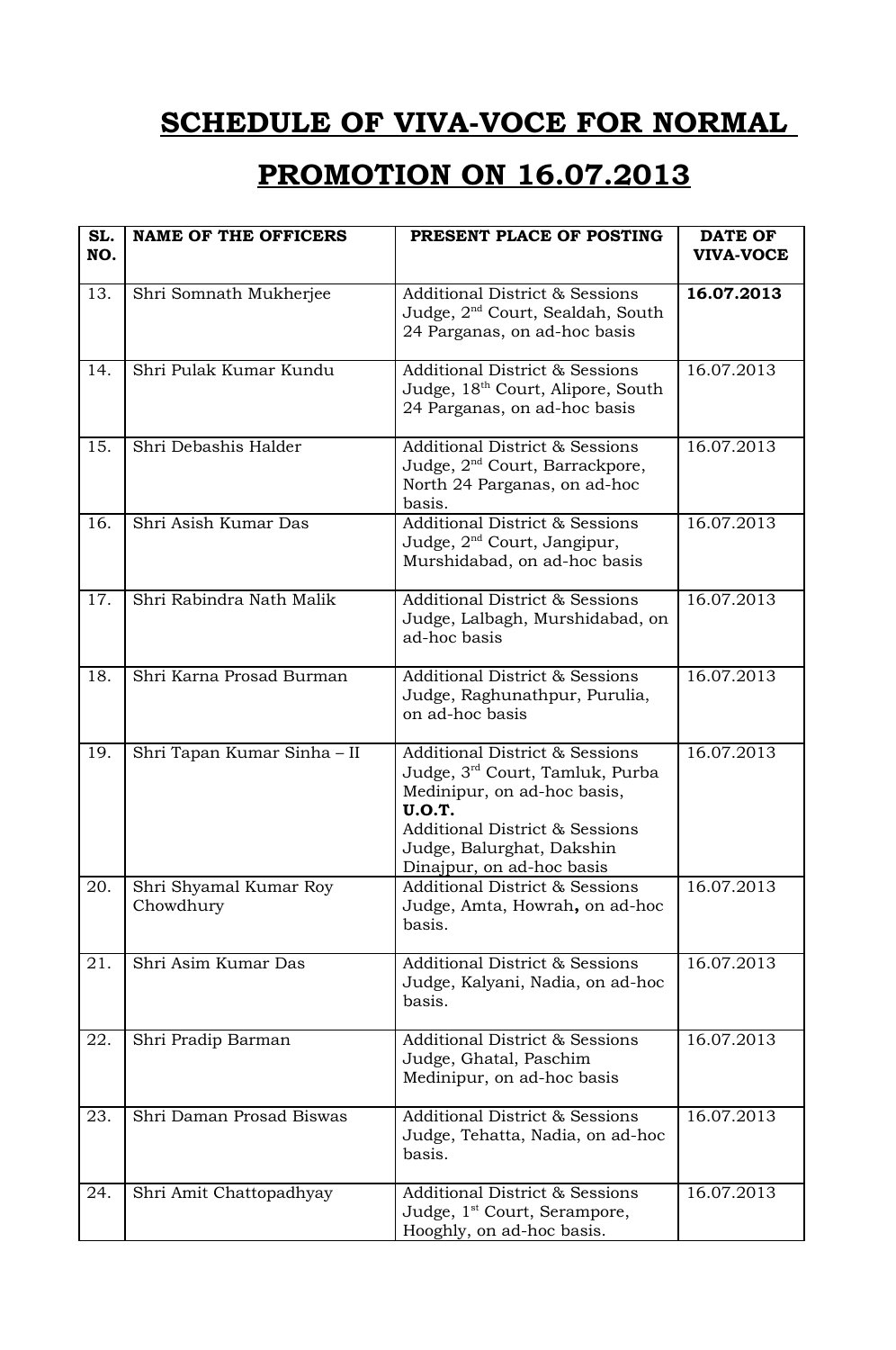### **PROMOTION ON 17.07.2013**

| SL.<br>NO. | <b>NAME OF THE OFFICERS</b>        | PRESENT PLACE OF POSTING                                                                                                         | <b>DATE OF</b><br><b>VIVA-VOCE</b> |
|------------|------------------------------------|----------------------------------------------------------------------------------------------------------------------------------|------------------------------------|
| 25.        | Shri Prabir Kumar Mishra           | <b>Additional District &amp; Sessions</b><br>Judge, 5 <sup>th</sup> Court, Malda, on ad-<br>hoc basis                            | 17.07.2013                         |
| 26.        | Shri Partha Sarathi<br>Chakraborty | <b>Additional District &amp; Sessions</b><br>Judge, Jhargram, Paschim<br>Medinipur, on ad-hoc basis                              | 17.07.2013                         |
| 27.        | Shri Shyam Prakash Rajak           | <b>Additional District &amp; Sessions</b><br>Judge, 2 <sup>nd</sup> Court, Arambagh,<br>Hooghly, on ad-hoc basis.                | 17.07.2013                         |
| 28.        | Shri Tarak Nath Bhagat             | <b>Additional District &amp; Sessions</b><br>Judge, Kurseong, Darjeeling, on<br>ad-hoc basis                                     | 17.07.2013                         |
| 29.        | Shri Bidyut Kumar Roy              | <b>Additional District &amp; Sessions</b><br>Judge, Kandi, Murshidabad, on<br>ad-hoc basis                                       | 17.07.2013                         |
| 30.        | Shri Sandip Chowdhury              | <b>Additional District &amp; Sessions</b><br>Judge, 3 <sup>rd</sup> Court, Barrackpore,<br>North 24 Parganas, on ad-hoc<br>basis | 17.07.2013                         |
| 31.        | Smt. Sanchita Sarkar               | Judge, Bench-II, City Sessions<br>Court, Calcutta, on ad-hoc basis                                                               | 17.07.2013                         |
| 32.        | Shri Sujit Kimar Mehrotra          | <b>Additional District &amp; Sessions</b><br>Judge, 1 <sup>st</sup> Court, Barasat, North<br>24-Parganas, on ad-hoc basis        | 17.07.2013                         |
| 33.        | Shri Dilip Kumar Das               | <b>Additional District &amp; Sessions</b><br>Judge, 2 <sup>nd</sup> Court, Bongaon, North<br>24 Parganas, on ad-hoc basis        | 17.07.2013                         |
| 34.        | Smt. Arti Sharma Roy               | <b>Additional District &amp; Sessions</b><br>Judge, Chandernagore, Hooghly,<br>on ad-hoc basis                                   | 17.07.2013                         |
| 35.        | Smt. Rupanjana Chakraborty         | <b>Additional District &amp; Sessions</b><br>Judge, Ranaghat, Nadia, on ad-<br>hoc basis                                         | 17.07.2013                         |
| 36.        | Shri Pradip Banerjee               | <b>Additional District &amp; Sessions</b><br>Judge, 2 <sup>nd</sup> Court, Contai, Purba<br>Medinipur, on ad-hoc basis           | 17.07.2013                         |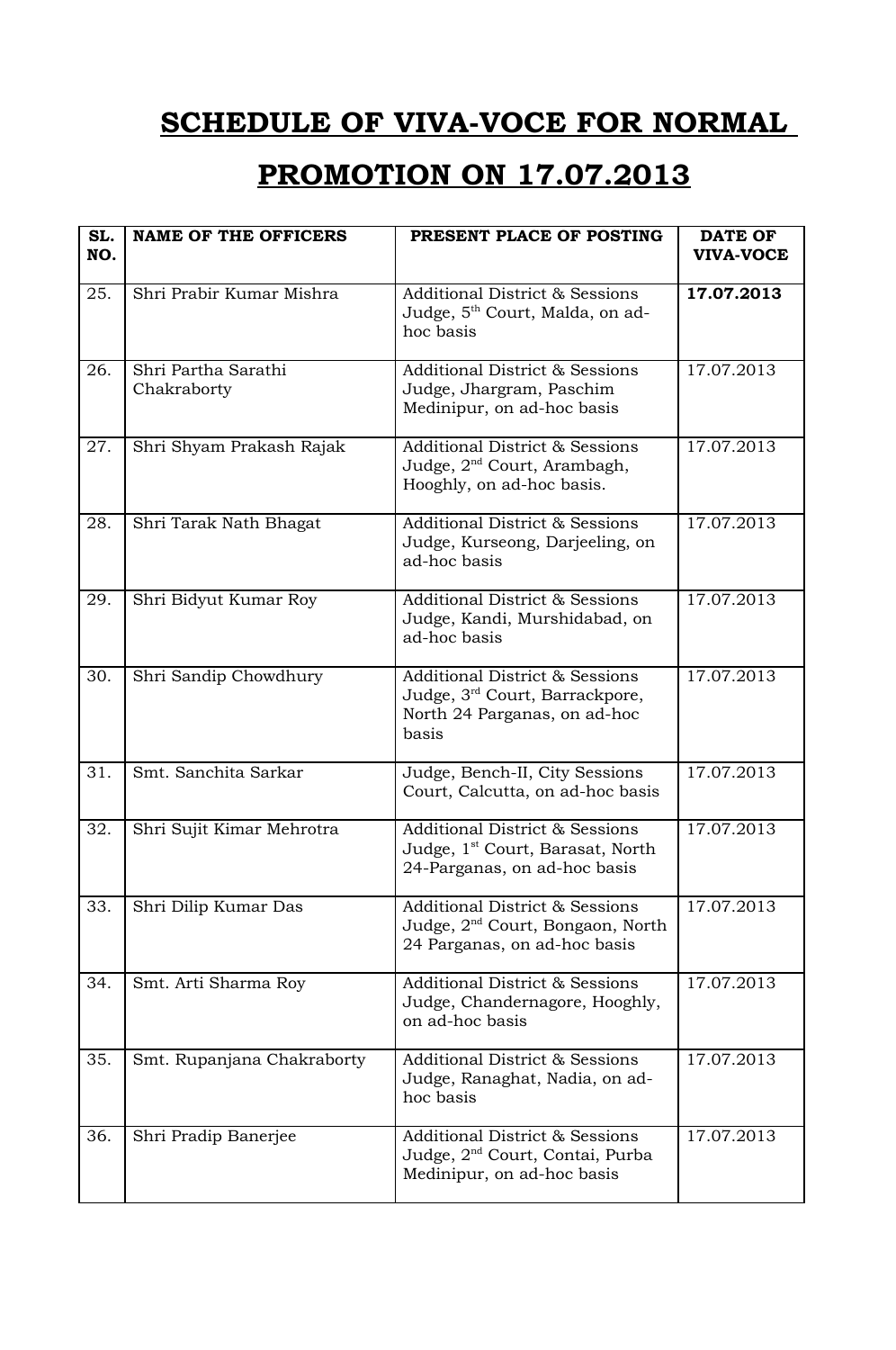#### **PROMOTION ON 18.07.2013**

| SL.<br>NO. | <b>NAME OF THE OFFICERS</b>      | PRESENT PLACE OF POSTING                                                                                                   | <b>DATE OF</b><br><b>VIVA-VOCE</b> |
|------------|----------------------------------|----------------------------------------------------------------------------------------------------------------------------|------------------------------------|
| 37.        | Smt. Kaberi Basu                 | <b>Additional District &amp; Sessions</b><br>Judge, Mal, Jalpaiguri, on ad-hoc<br>basis                                    | 18.07.2013                         |
| 38.        | Shri Manas Basu                  | <b>Additional District &amp; Sessions</b><br>Judge, Bolpur, Birbhum, on ad-<br>hoc basis                                   | 18.07.2013                         |
| 39.        | Shri Sankar Mani Tripathi        | <b>Additional District &amp; Sessions</b><br>Judge, Dinhata, Cooch Behar, on<br>ad-hoc basis                               | 18.07.2013                         |
| 40.        | Smt. Sudeshna De Chatterjee      | <b>Additional District &amp; Sessions</b><br>Judge, Baruipore, South 24<br>Parganas, on ad-hoc basis                       | 18.07.2013                         |
| 41.        | Smt. Durga Khaitan               | <b>Additional District &amp; Sessions</b><br>Judge, Bishnupur, Bankura, on<br>ad-hoc basis.                                | 18.07.2013                         |
| 42.        | Shri Somnath Chakraborty         | <b>Additional District &amp; Sessions</b><br>Judge, Haldia, Purba Medinipur,<br>on ad-hoc basis                            | 18.07.2013                         |
| 43.        | Shri Ashis Kumar Hazra           | <b>Additional District &amp; Sessions</b><br>Judge, 2 <sup>nd</sup> Court, Serampore,<br>Hooghly, on ad-hoc basis          | 18.07.2013                         |
| 44.        | Shri Manojyoti Bhattacharya      | <b>Additional District &amp; Sessions</b><br>Judge, Fast Track Court-1,<br>Asansol, Burdwan on ad-hoc<br>basis             | 18.07.2013                         |
| 45.        | Smt. Seuli Biswas                | <b>Additional District &amp; Sessions</b><br>Judge, Fast Track Court-2,<br>Krishnagar, Nadia, on ad-hoc<br>basis           | 18.07.2013                         |
| 46.        | Shri Sanjoy Mukhopadhyay         | <b>Additional District &amp; Sessions</b><br>Judge, Fast Track Court-3,<br>Malda, on ad-hoc basis                          | 18.07.2013                         |
| 47.        | Shri Mahananda Das               | <b>Additional District &amp; Sessions</b><br>Judge, Fast Track Court-1,<br>Basirhat, North 24 Parganas, on<br>ad-hoc basis | 18.07.2013                         |
| 48.        | Shri Arun Kiran<br>Bandyopadhyay | <b>Additional District &amp; Sessions</b><br>Judge, Fast Track Court-1,<br>Jalpaiguri, on ad-hoc basis                     | 18.07.2013                         |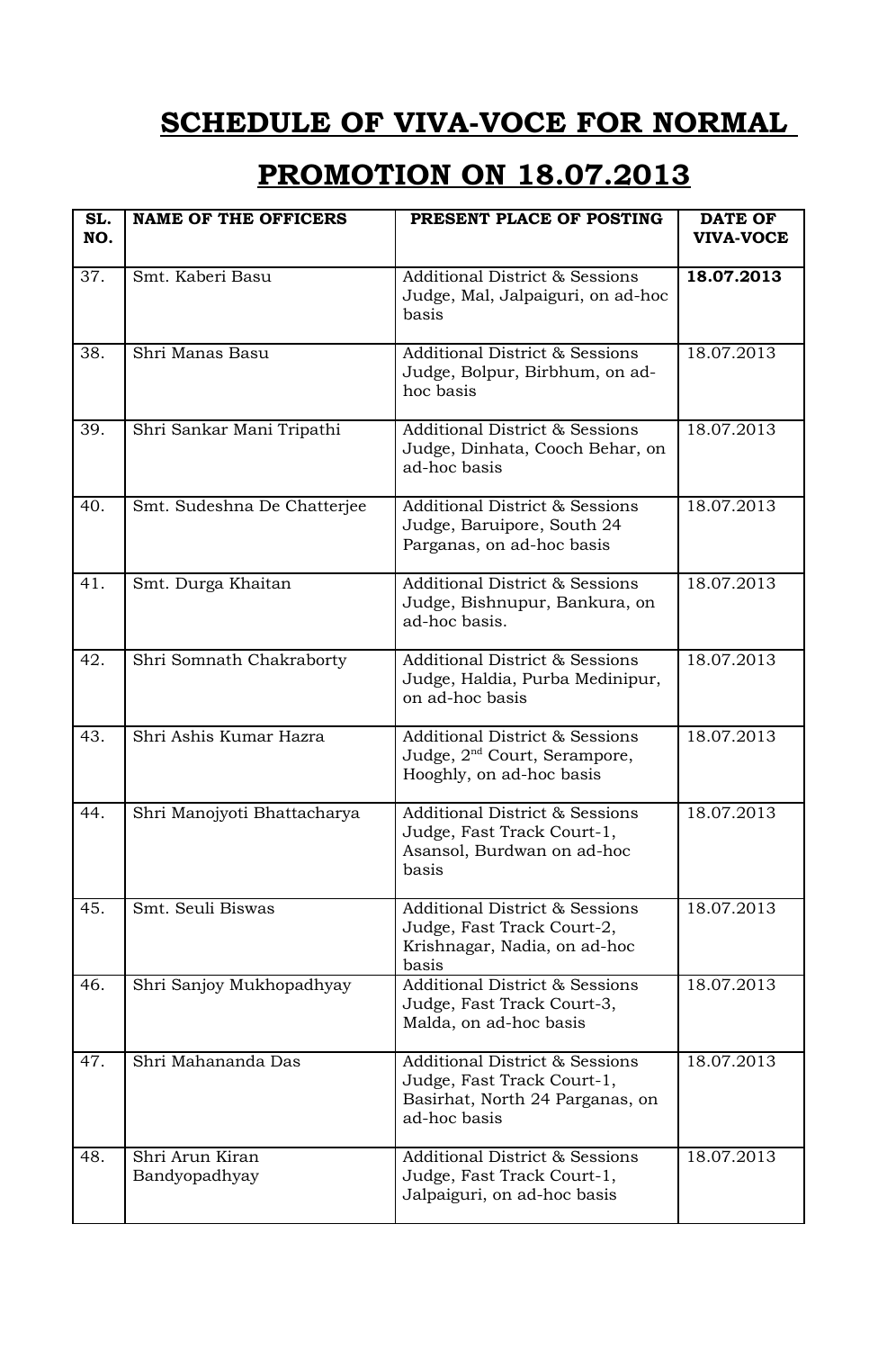## **PROMOTION ON 19.07.2013**

| SL.<br>NO. | <b>NAME OF THE OFFICERS</b>       | PRESENT PLACE OF POSTING                                                                                                                                                                                            | <b>DATE OF</b><br><b>VIVA-VOCE</b> |
|------------|-----------------------------------|---------------------------------------------------------------------------------------------------------------------------------------------------------------------------------------------------------------------|------------------------------------|
| 49.        | Shri Subhankar Sen                | <b>Additional District &amp; Sessions</b><br>Judge, Fast Track Court-1,<br>Burdwan, on ad-hoc basis                                                                                                                 | 19.07.2013                         |
| 50.        | Shri Anupam Maity                 | <b>Additional District &amp; Sessions</b><br>Judge, Fast Track Court,<br>Durgapur, Burdwan, on ad-hoc<br>basis                                                                                                      | 19.07.2013                         |
| 51.        | Shri Kallol Chattopadhyay         | <b>Additional District &amp; Sessions</b><br>Judge, Fast Track Court-1,<br>Berhampore, Murshidabad, on<br>ad-hoc basis                                                                                              | 19.07.2013                         |
| 52.        | Shri Somesh Chandra Pal           | <b>Additional District &amp; Sessions</b><br>Judge, Fast Track Court-1,<br>Alipurduar, Jalpaiguri, on ad-hoc<br>basis                                                                                               | 19.07.2013                         |
| 53.        | Shri Arpan Kumar<br>Chattopadhyay | <b>Additional District &amp; Sessions</b><br>Judge, Fast Track Court-3,<br>Barasat, North 24 Parganas, on<br>ad-hoc basis                                                                                           | 19.07.2013                         |
| 54.        | Shri Santanu Mukhopadhyay         | <b>Additional District &amp; Sessions</b><br>Judge, Fast Track Court,<br>Balurghat, Dakshin Dinajpur, on<br>ad-hoc basis <b>U.O.T.</b> as Additional<br>District & Sessions Judge, Fast<br>Track Court, Cooch Behar | 19.07.2013                         |
| 55.        | Shri Nirvan Khesong               | <b>Additional District &amp; Sessions</b><br>Judge, Fast Track Court-3,<br>Howrah, on ad-hoc basis                                                                                                                  | 19.07.2013                         |
| 56.        | Shri Bhaskar Bhattacharya         | <b>Additional District &amp; Sessions</b><br>Judge, Fast Track Court-2,<br>Malda, on ad-hoc basis                                                                                                                   | 19.07.2013                         |
| 57.        | Smt. Kumkum Singha                | <b>Additional District &amp; Sessions</b><br>Judge, Fast Track Court-2,<br>Tamluk, Purba Medinipore, on<br>ad-hoc basis                                                                                             | 19.07.2013                         |
| 58.        | Shri Mihir Kumar Mondal           | Additional District & Sessions Judge,<br>Fast Track Court, Ranaghat, Nadia,<br>on ad-hoc basis                                                                                                                      | 19.07.2013                         |
| 59.        | Shri Sanjeev Kumar Sharma         | Additional District & Sessions Judge,<br>Fast Track Court-1, Islampur, Uttar<br>Dinajpur, on ad-hoc basis                                                                                                           | 19.07.2013                         |
| 60.        | Shri Manas Ranjan Sanyal          | <b>Additional District &amp; Sessions</b><br>Judge, Fast Track Court-3,<br>Basirhat, North 24-Parganas, on<br>ad-hoc basis                                                                                          | 19.07.2013                         |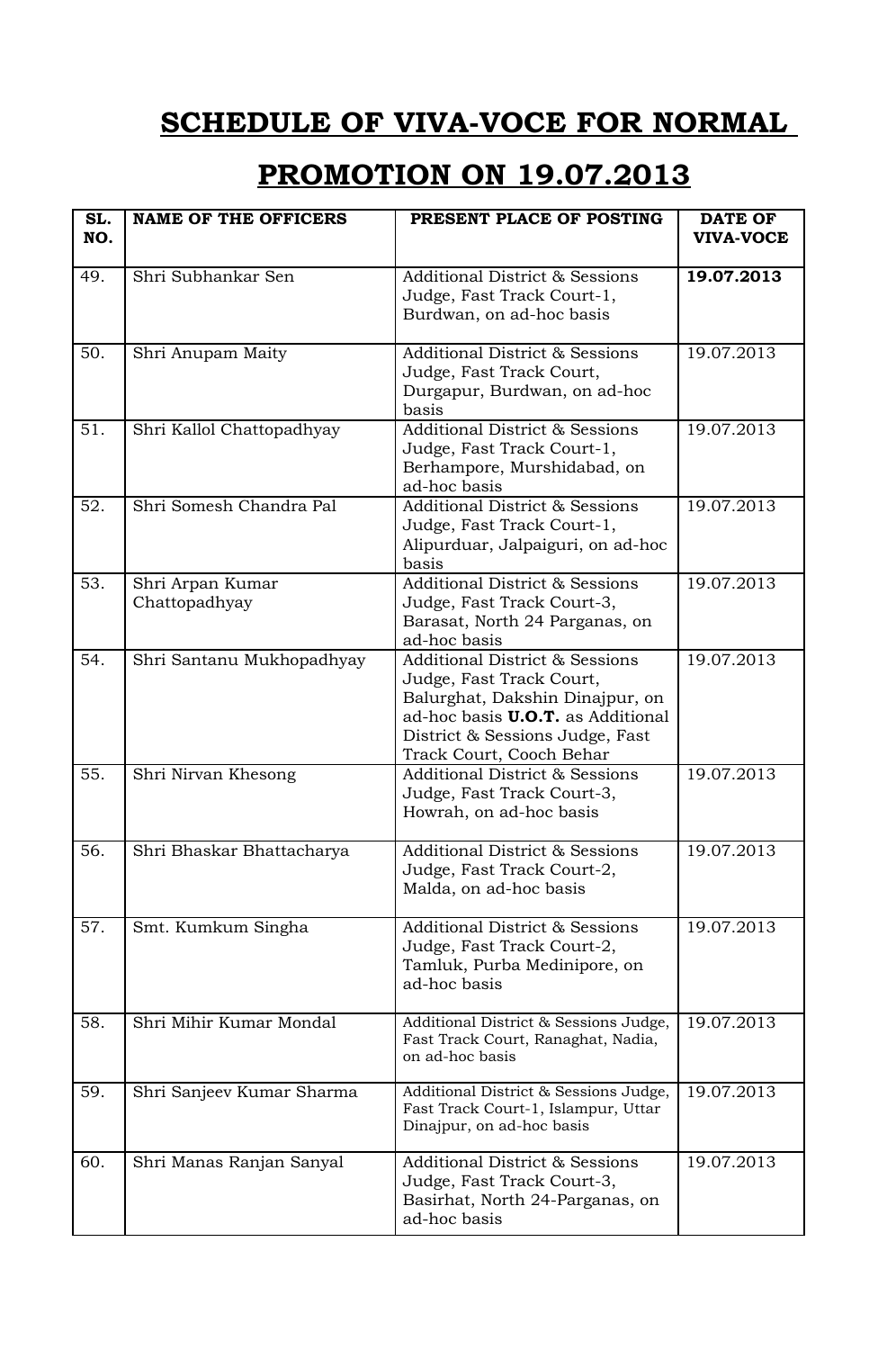#### **PROMOTION ON 22.07.2013**

| SL.<br>NO. | <b>NAME OF THE OFFICERS</b>          | PRESENT PLACE OF POSTING                                                                                                                                                                                                                          | <b>DATE OF</b><br><b>VIVA-VOCE</b> |
|------------|--------------------------------------|---------------------------------------------------------------------------------------------------------------------------------------------------------------------------------------------------------------------------------------------------|------------------------------------|
|            | Shri Sarajit Mazumdar                | Additional District & Sessions Judge,<br>Fast Track Court, Cooch Behar, on ad-<br>hoc basis, <b>U.O.T.</b> as Additional<br>District & Sessions Judge, Fast Track<br>Court-5, Alipore, South 24-Parganas                                          | 22.07.2013                         |
| 62.        | Shri Priyabrata Dutta                | Additional District & Sessions Judge,<br>Fast Track Court, Suri, Birbhum, on<br>ad-hoc basis                                                                                                                                                      | 22.07.2013                         |
| 63.        | Shri Sanjib Dey                      | Additional District & Sessions Judge,<br>Fast Track Court-3, Barrackpore,<br>North 24 Parganas, on ad-hoc basis                                                                                                                                   | 22.07.2013                         |
| 64.        | Shri Surajit De                      | Continuing his service in the cadre<br>of C.J(S.D.) on deputation as Addl.<br>Registrar(Admn), S.C.I.)08.11.11                                                                                                                                    | 22.07.2013                         |
| 65.        | Smt. Indrila Mukhopadhyay<br>(Mitra) | <b>Additional District &amp; Sessions</b><br>Judge, Fast Track Court, Kalyani,<br>Nadia, on ad-hoc basis                                                                                                                                          | 22.07.2013                         |
| 66.        | Shri Rajib Saha                      | <b>Additional District &amp; Sessions</b><br>Judge, Fast Track Court-4,<br>Krishnagar, Nadia, on ad-hoc basis                                                                                                                                     | 22.07.2013                         |
| 67.        | Smt. Sutapa Saha                     | <b>Additional District &amp; Sessions</b><br>Judge, Fast Track Court-2,<br>Purulia, on ad-hoc basis                                                                                                                                               | 22.07.2013                         |
| 68.        | Shri Mukul Kumar Kundu               | <b>Additional District &amp; Sessions</b><br>Judge, Fast Track Court-3, Alipore,<br>South 24 Parganas, on ad-hoc<br>basis                                                                                                                         | 22.07.2013                         |
| 69.        | Shri Bimal Kanti Bera                | <b>Additional District &amp; Sessions</b><br>Judge, Fast Track Court-2,<br>Barasat, North 24 Parganas, on ad-<br>hoc basis                                                                                                                        | 22.07.2013                         |
| 70.        | Smt. Madhumita Roy - I               | <b>Additional District &amp; Sessions</b><br>Judge, Fast Track Court-2,<br>Lalbagh, Murshidabad, on ad-hoc<br>basis                                                                                                                               | 22.07.2013                         |
| 71.        | Shri Manoj Kumar Rai                 | <b>Additional District &amp; Sessions</b><br>Judge, Fast Track Court-1,<br>Paschim Medinipur, on ad-hoc<br>basis                                                                                                                                  | 22.07.2013                         |
| 72.        | Shri Mohitosh Dutta                  | <b>Additional District &amp; Sessions</b><br>Judge, Fast Track Court-5, Alipore,<br>South 24 Parganas, on ad-hoc<br>basis U.O.T. as Additional District &<br>Sessions Judge, Fast Track Court,<br>Balurghat, Dakshin Dinajpur on ad-<br>hoc basis | 22.07.2013                         |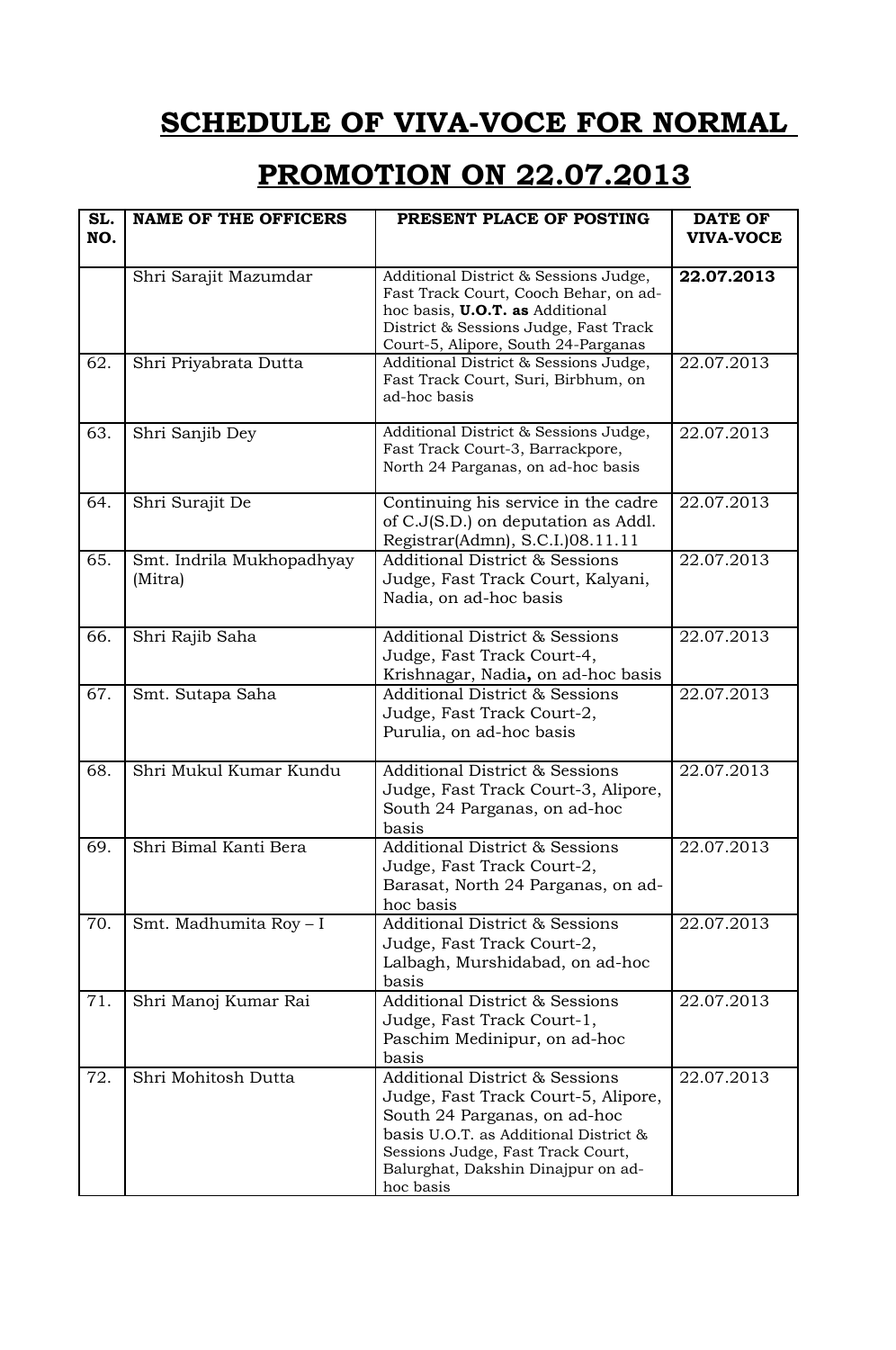## **SCHEDULE OF VIVA-VOCE FOR NORMAL PROMOTION ON 23.07.2013**

| SL.<br>NO. | <b>NAME OF THE OFFICERS</b>       | PRESENT PLACE OF POSTING                                                                                                      | <b>DATE OF</b><br><b>VIVA-VOCE</b> |
|------------|-----------------------------------|-------------------------------------------------------------------------------------------------------------------------------|------------------------------------|
| 73.        | Shri Gopal Kumar Dalmia           | <b>Additional District &amp; Sessions</b><br>Judge, Fast Track Court-8,<br>Alipore, South 24 Parganas, on<br>ad-hoc basis     | 23.07.2013                         |
| 74.        | Smt. Sulagna Dostidar             | <b>Additional District &amp; Sessions</b><br>Judge, Fast Track Court,<br>Bankura, on ad-hoc basis                             | 23.07.2013                         |
| 75.        | Shri Debabrata Mukherjee          | <b>Additional District &amp; Sessions</b><br>Judge, Fast Track Court-1,<br>Howrah, on ad-hoc basis                            | 23.07.2013                         |
| 76.        | Shri Paresh Chandra Karmakar      | <b>Additional District &amp; Sessions</b><br>Judge, Fast Track Court-2,<br>Barrackpore, North 24-Parganas,<br>on ad-hoc basis |                                    |
| 77.        | Smt. Madhuchanda Bose             | <b>Additional District &amp; Sessions</b><br>Judge, Fast Track Court-2,<br>Bichar Bhawan, Calcutta, on ad-<br>hoc basis       | 23.07.2013                         |
| 78.        | Shri Samyajit Mukhopadhyay        | <b>Additional District &amp; Sessions</b><br>Judge, Fast Track Court, Siliguri,<br>Darjeeling, on ad-hoc basis                | 23.07.2013                         |
| 79.        | Shri Chinmoy Chattopadhyay -<br>H | <b>Additional District &amp; Sessions</b><br>Judge, Fast Track Court-1,<br>Kandi, Murshidabad, on ad-hoc<br>basis             | 23.07.2013                         |
| 80.        | Shri Suberthi Sarkar              | <b>Additional District &amp; Sessions</b><br>Judge, Fast Track Court-1,<br>Chinsurah, Hooghly, on ad-hoc<br>basis             | 23.07.2013                         |
| 81.        | Mir Rashid Ali                    | <b>Additional District &amp; Sessions</b><br>Judge, Fast Track Court-1,<br>Alipore, South 24 Parganas, on<br>ad-hoc basis     | 23.07.2013                         |
| 82.        | Smt. Sumitra Roy                  | <b>Additional District &amp; Sessions</b><br>Judge, Fast Track Court,<br>Serampore, Hooghly, on ad-hoc<br>basis.              | 23.07.2013                         |
| 83.        | Shri Subhasish Ghosal             | <b>Additional District &amp; Sessions</b><br>Judge, Fast Track Court-2,<br>Burdwan, on ad-hoc basis                           | 23.07.2013                         |
| 84.        | Shri Sanjay Kumar Das             | <b>Additional District &amp; Sessions</b><br>Judge, Fast Track Court-2,<br>Asansol, Burdwan, on ad-hoc<br>basis               | 23.07.2013                         |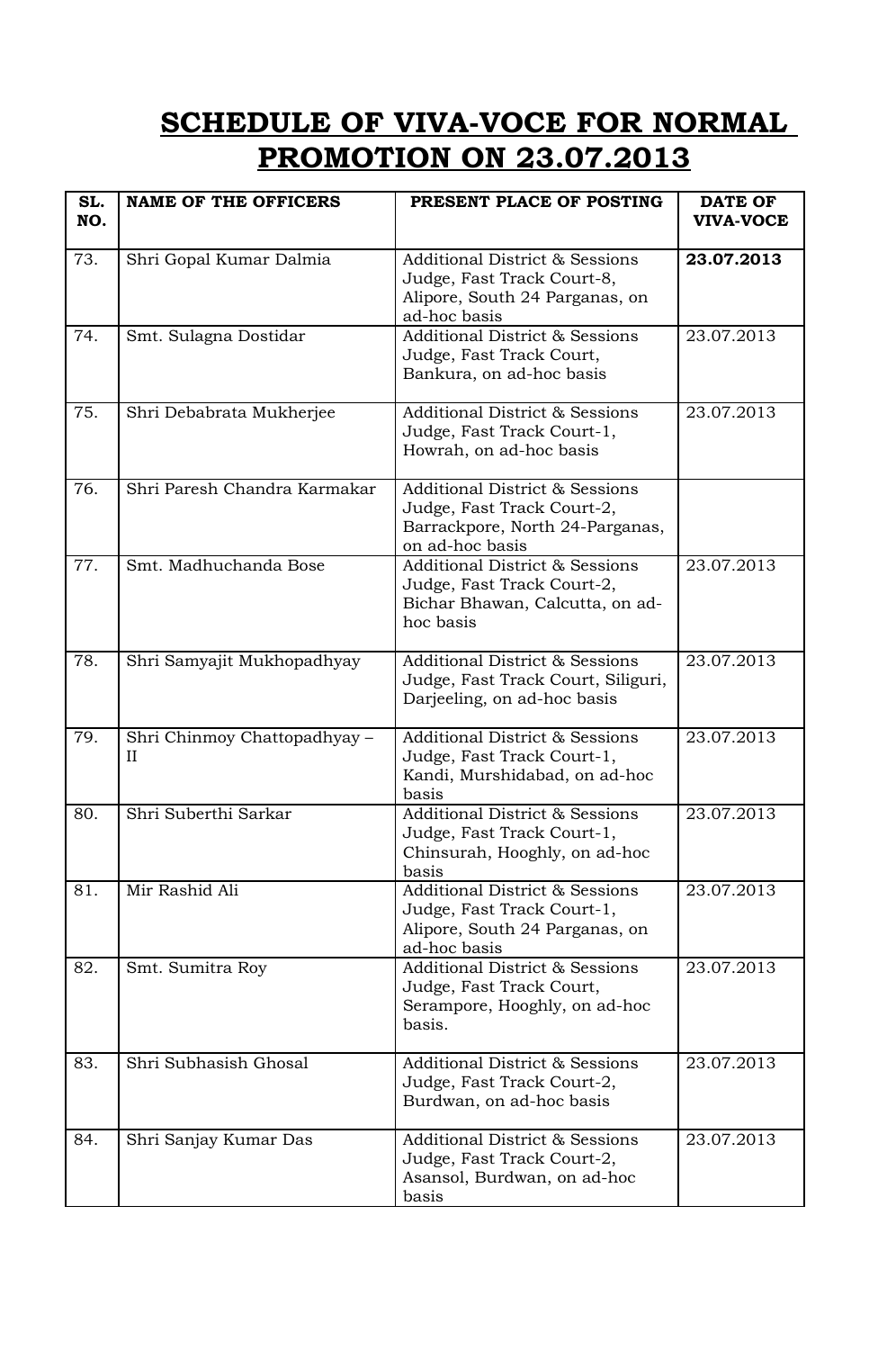## **SCHEDULE OF VIVA-VOCE FOR NORMAL PROMOTION ON 24.07.2013**

| SL.<br>NO. | <b>NAME OF THE OFFICERS</b>  | PRESENT PLACE OF POSTING                                                                                                          | <b>DATE OF</b><br><b>VIVA-VOCE</b> |
|------------|------------------------------|-----------------------------------------------------------------------------------------------------------------------------------|------------------------------------|
| 85.        | Shri Sukumar Sutradhar       | <b>Additional District &amp; Sessions</b><br>Judge, Fast Track Court-1,<br>Sealdah, South 24 Parganas, on<br>ad-hoc basis         | 24.07.2013                         |
| 86.        | Mr. Ataur Rahaman            | <b>Additional District &amp; Sessions</b><br>Judge, Fast Track Court-2,<br>Berhampore, Murshidabad, on<br>ad-hoc basis            | 24.07.2013                         |
| 87.        | Shri Nilanjan Dey            | <b>Additional District &amp; Sessions</b><br>Judge, Fast Track Court-2,<br>Bongaon, North 24 Parganas, on<br>ad-hoc basis.        | 24.07.2013                         |
| 88.        | Shri Prasad Kumar Roy        | <b>Additional District &amp; Sessions</b><br>Judge, Fast Track Court-1,<br>Purulia, on ad-hoc basis                               | 24.07.2013                         |
| 89.        | Shri Sudhir Kumar            | <b>Additional District &amp; Sessions</b><br>Judge, Fast Track Court,<br>Rampurhat, Birbhum, on ad-hoc<br>basis                   | 24.07.2013                         |
| 90.        | Shri Sujay Sengupta          | <b>Additional District &amp; Sessions</b><br>Judge, Fast Track Court-1,<br>Barrackpore, North 24 Parganas,<br>on ad-hoc basis     | 24.07.2013                         |
| 91.        | Shri Narendra Nath Dasgupta  | <b>Additional District &amp; Sessions</b><br>Judge, Fast Track Court-4,<br>Alipore, South 24 Parganas, on<br>ad-hoc basis         | 24.07.2013                         |
| 92.        | Shri Nandadulal Kalapahar    | <b>Additional District &amp; Sessions</b><br>Judge, Fast Track Court-3,<br>Diamond Harbour, South 24<br>Parganas, on ad-hoc basis | 24.07.2013                         |
| 93.        | Smt. Rajashree Basu Adhikary | <b>Additional District &amp; Sessions</b><br>Judge, Fast Track Court-2,<br>Paschim Medinipur, on ad-hoc<br>basis                  | 24.07.2013                         |
| 94.        | Masuk Hossain Khan           | <b>Additional District &amp; Session</b><br>Judge, Fast Track Court,<br>Chandannagar, Hooghly, on ad-<br>hoc basis                | 24.07.2013                         |
| 95.        | Shri Nandan Deb Barman       | <b>Additional District &amp; Sessions</b><br>Judge, Fast Track Court-1,<br>Barasat, North 24 Parganas, on<br>ad-hoc basis         | 24.07.2013                         |
| 96.        | Shri Abhijit De              | <b>Additional District &amp; Sessions</b><br>Judge, Fast Track Court,<br>Dubrajpur, Birbhum, on ad-hoc<br>basis                   | 24.07.2013                         |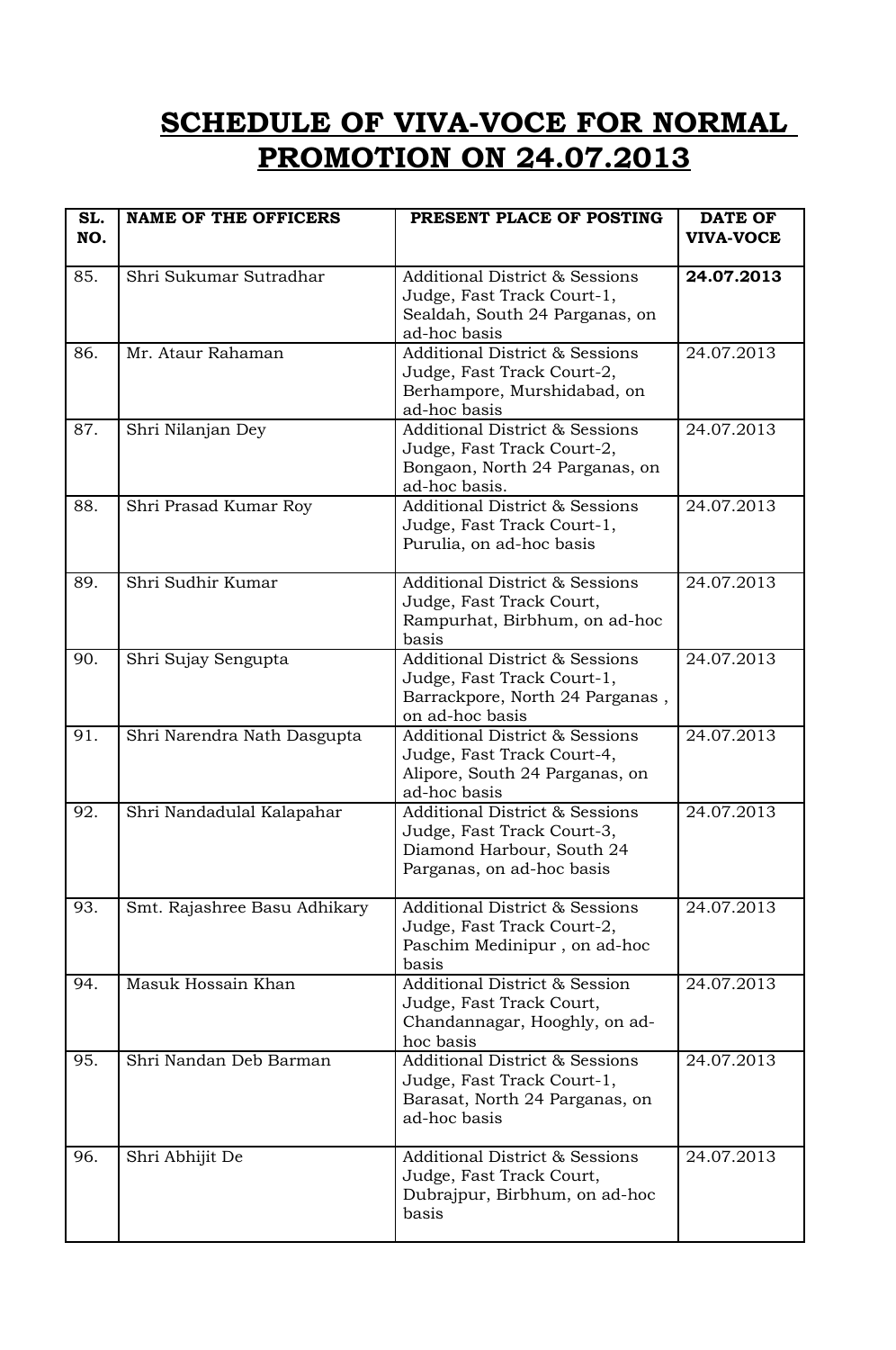## **SCHEDULE OF VIVA-VOCE FOR NORMAL PROMOTION ON 25.07.2013**

| SL.<br>NO. | <b>NAME OF THE OFFICERS</b>   | PRESENT PLACE OF POSTING                                                                                                          | <b>DATE OF</b><br><b>VIVA-VOCE</b> |
|------------|-------------------------------|-----------------------------------------------------------------------------------------------------------------------------------|------------------------------------|
| 97.        | Shri Prasanta Kumar Sil       | <b>Additional District &amp; Sessions</b><br>Judge, Fast Track Court-6,<br>Alipore, South 24 Parganas, on<br>ad-hoc basis         | 25.07.2013                         |
| 98.        | Smt. Ashima Pal               | <b>Additional District &amp; Sessions</b><br>Judge, Fast Track Court-2,<br>Jalpaiguri, on ad-hoc basis.                           | 25.07.2013                         |
| 99.        | Shri Raja Chatterjee          | <b>Additional District &amp; Sessions</b><br>Judge, Fast Track Court-3,<br>Paschim Medinipur, on ad-hoc<br>basis                  | 25.07.2013                         |
| 100        | Smt. Sonali Nandy Chakraborty | <b>Additional District &amp; Sessions</b><br>Judge, Fast Track Court, Haldia,<br>Purba Medinipur, on ad-hoc<br>basis              | 25.07.2013                         |
| 101        | Shri Tapas Chandra Das        | <b>Additional District &amp; Sessions</b><br>Judge, Fast Track Court-1,<br>Bongaon, North 24 Parganas, on<br>ad-hoc basis         | 25.07.2013                         |
| 102        | Mr. Jahangir Kabir            | <b>Additional District &amp; Sessions</b><br>Judge, Fast Track Court-2,<br>Islampur, Uttar Dinajpur, on ad-<br>hoc basis          | 25.07.2013                         |
| 103        | Shri Bibhas Chatterjee        | <b>Additional District &amp; Sessions</b><br>Judge, Fast Track Court-2,<br>Diamond Harbour, South 24<br>Parganas, on ad-hoc basis | 25.07.2013                         |
| 104        | Sk. Md. Reza                  | <b>Additional District &amp; Sessions</b><br>Judge, Fast Track Court-1,<br>Lalbagh, Murshidabad, on ad-hoc<br>basis               | 25.07.2013                         |
| 105        | Smt. Malati Karmakar          | <b>Additional District &amp; Sessions</b><br>Judge, Fast Track Court-2,<br>Chinsurah, Hooghly, on ad-hoc<br>basis                 | 25.07.2013                         |
| 106        | Shri Ashutosh Sarkar          | <b>Additional District &amp; Sessions</b><br>Judge, Fast Track Court-4,<br>Barrackpore, North 24 Parganas,<br>on ad-hoc basis     | 25.07.2013                         |
| 107        | Shri Uttam Kumar Nandy        | <b>Additional District &amp; Sessions</b><br>Judge, Fast Track Court-1,<br>Krishnagar, Nadia, on ad-hoc<br>basis                  | 25.07.2013                         |
| 108        | Shri Somesh Prasad Sinha      | <b>Additional District &amp; Sessions</b><br>Judge, Fast Track Court-2,<br>Jangipur, Murshidabad, on ad-<br>hoc basis             | 25.07.2013                         |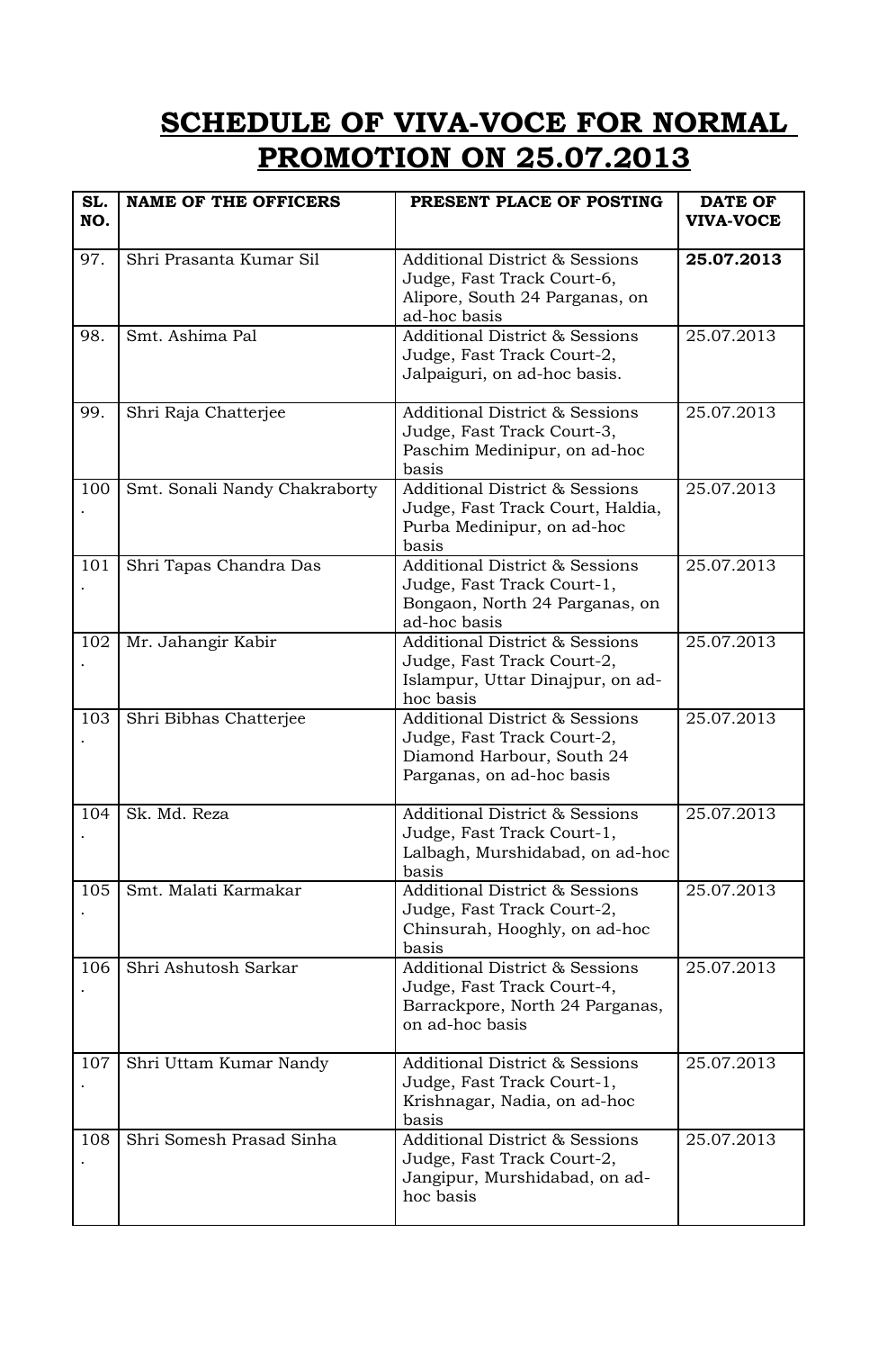## **SCHEDULE OF VIVA-VOCE FOR NORMAL PROMOTION ON 26.07.2013**

| SL.<br>NO. | <b>NAME OF THE OFFICERS</b>  | PRESENT PLACE OF POSTING                                                                                                  | <b>DATE OF</b><br><b>VIVA-VOCE</b> |
|------------|------------------------------|---------------------------------------------------------------------------------------------------------------------------|------------------------------------|
| 109.       | Shri Suresh Biswakarma       | <b>Additional District &amp; Sessions</b><br>Judge, Fast Track Court-4,<br>Barasat, North 24 Parganas, on<br>ad-hoc basis | 26.07.2013                         |
| 110.       | Smt. Suprana Roy - I         | <b>Additional District &amp; Sessions</b><br>Judge, Fast Track Court,<br>Baruipur, South 24 Parganas, on<br>ad-hoc basis  | 26.07.2013                         |
| 111.       | Shri Akhilesh Kumar Pandey   | <b>Additional District &amp; Sessions</b><br>Judge, Fast Track Court, Kalna,<br>Burdwan, on ad-hoc basis                  | 26.07.2013                         |
| 112.       | Shri Jeetendra Gupta         | <b>Additional District &amp; Sessions</b><br>Judge, Fast Track Court-5,<br>Barasat, North 24 Parganas, on<br>ad-hoc basis | 26.07.2013                         |
| 113.       | Shri Utpal Mishra            | <b>Additional District &amp; Sessions</b><br>Judge, Fast Track Court-2,<br>Contai, Purba Medinipur, on ad-<br>hoc basis   | 26.07.2013                         |
| 114.       | Shri Tapan Kumar Mondal      | <b>Additional District &amp; Sessions</b><br>Judge, Fast Track Court-1,<br>Raigunj, Uttar Dinajpur, on ad-<br>hoc basis   | 26.07.2013                         |
| 115.       | Shri Anirban Das             | <b>Additional District &amp; Sessions</b><br>Judge, Fast Track Court-7,<br>Alipore, South 24 Parganas, on<br>ad-hoc basis | 26.07.2013                         |
| 116.       | Shri Chinmoy Chattopadhyay-I | <b>Additional District &amp; Sessions</b><br>Judge, Fast Track Court-1,<br>Tamluk, Purba Medinipur, on ad-<br>hoc basis   | 26.07.2013                         |
| 117.       | Shri Sailendra Kumar Singh   | <b>Additional District &amp; Sessions</b><br>Judge, Fast Track Court-1,<br>Jangipur, Murshidabad, on ad-<br>hoc basis     | 26.07.2013                         |
| 118.       | Shri Bibhuti Narayan Singh   | <b>Additional District &amp; Sessions</b><br>Judge, Fast Track Court-3,<br>Berhampore, Murshidabad, on<br>ad-hoc basis    | 26.07.2013                         |
| 119.       | Syed Neyazuddin Azad         | <b>Additional District &amp; Sessions</b><br>Judge, Fast Track Court, Katwa,<br>Burdwan, on ad-hoc basis                  | 26.07.2013                         |
| 120.       | Yasmin Ahmed                 | Additional District & Sessions<br>Judge, Fast Track Court-4,<br>Diamond Harbour, South 24-                                | 26.07.2013                         |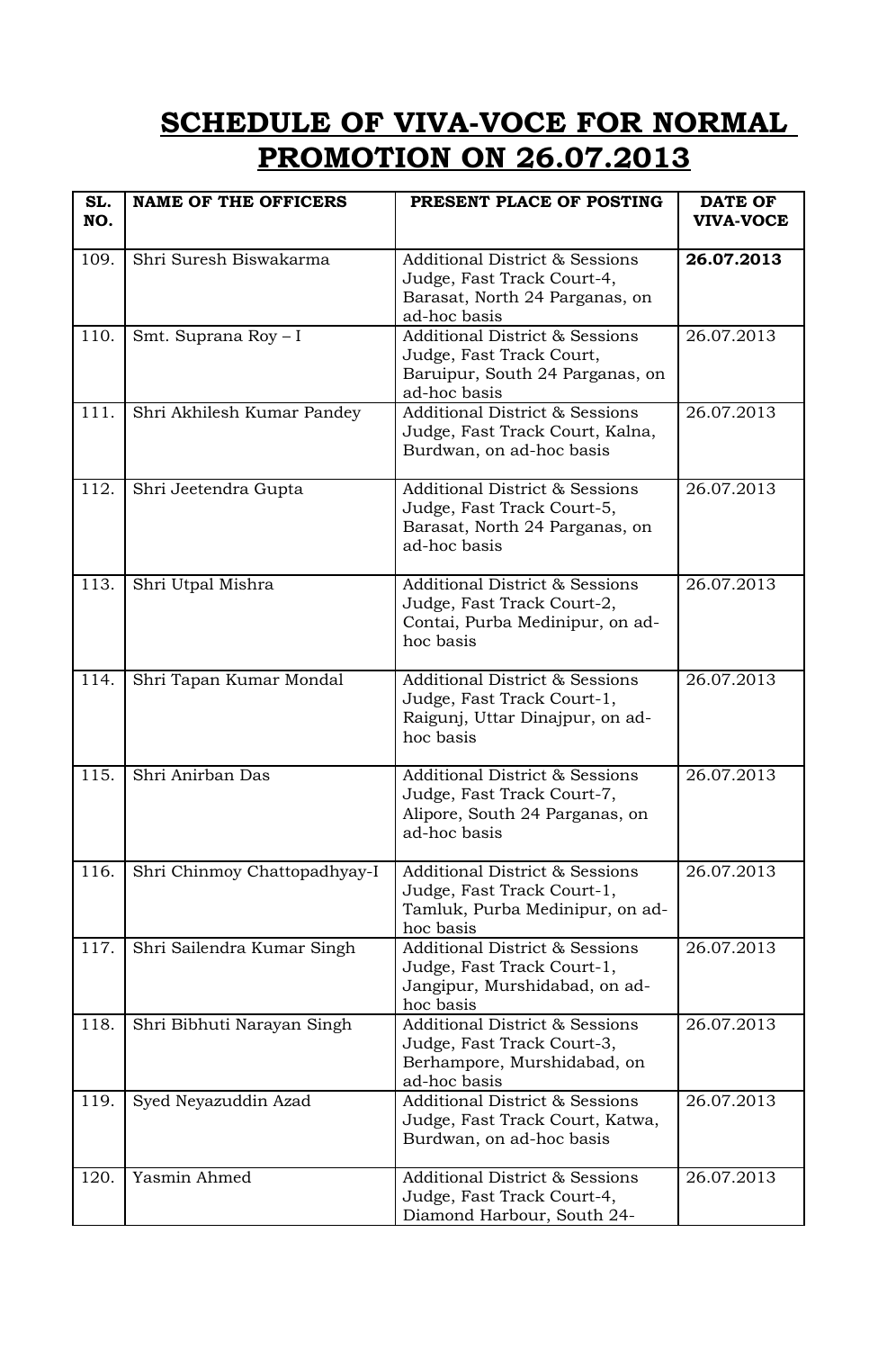Parganas, on ad-hoc basis

# **SCHEDULE OF VIVA-VOCE FOR NORMAL PROMOTION ON 29.07.2013**

| SL.<br>NO. | <b>NAME OF THE OFFICERS</b> | PRESENT PLACE OF POSTING                                                                                                          | <b>DATE OF</b><br><b>VIVA-VOCE</b> |
|------------|-----------------------------|-----------------------------------------------------------------------------------------------------------------------------------|------------------------------------|
| 121.       | Smt. Anita Mathur           | <b>Additional District &amp; Sessions</b><br>Judge, Fast Track Court-2,<br>Sealdah, South 24 Parganas, on<br>ad-hoc basis         | 29.07.2013                         |
| 122.       | Shri Shyam Sundar Das       | <b>Additional District &amp; Sessions</b><br>Judge, Fast Track Court-3,<br>Krishnagar, Nadia, on ad-hoc<br>basis                  | 29.07.2013                         |
| 123.       | Shri Subhra Bandyopadhyay   | <b>Additional District &amp; Sessions</b><br>Judge, Fast Track Court-2,<br>Howrah, on ad-hoc basis                                | 29.07.2013                         |
| 124.       | Shri Arghadeb Khan          | <b>Additional District &amp; Sessions</b><br>Judge, Fast Track Court-1,<br>Diamond Harbour, South 24<br>Parganas, on ad-hoc basis | 29.07.2013                         |
| 125.       | Shri Jyotirmoy Chandra      | <b>Additional District &amp; Sessions</b><br>Judge, Fast Track Court-2,<br>Alipurduar, Jalpaiguri, on ad-hoc<br>basis             | 29.07.2013                         |
| 126.       | Smt. Sujata Kharga          | <b>Additional District &amp; Sessions</b><br>Judge, Fast Track Court-2,<br>Bashirhat, North 24 Parganas, on<br>ad-hoc basis       | 29.07.2013                         |
| 127.       | Shri Diptendra Nath Mitra   | <b>Additional District &amp; Sessions</b><br>Judge, Fast Track Court-1,<br>Contai, Purba Medinipur, on ad-<br>hoc basis           | 29.07.2013                         |
| 128.       | Shri Bibhuti Khesong        | <b>Additional District &amp; Sessions</b><br>Judge, Fast Track Court-2,<br>Raigunj, Uttar Dinajpur, on ad-<br>hoc basis           | 29.07.2013                         |
| 129.       | Shri Aloke Kumar Chowdhury  | <b>Additional District &amp; Sessions</b><br>Judge, Fast Track Court-1,<br>Bichar Bhawan, Calcutta, on ad-<br>hoc basis           | 29.07.2013                         |
| 130.       | Shri Jimut Bahan Biswas     | <b>Additional District &amp; Sessions</b><br>Judge, Fast Track Court-1,<br>Malda, on ad-hoc basis                                 | 29.07.2013                         |
| 131.       | Shri Bikash Banik           | <b>Additional District &amp; Sessions</b><br>Judge, Fast Track Court-2,<br>Alipore, South 24 Parganas, on<br>ad-hoc basis         | 29.07.2013                         |
| 132.       | Shri Ramesh Kumar Pradhan   | <b>Additional District &amp; Sessions</b><br>Judge, Fast Track Court-2,<br>Kandi, Murshidabad, on ad-hoc<br>basis                 | 29.07.2013                         |